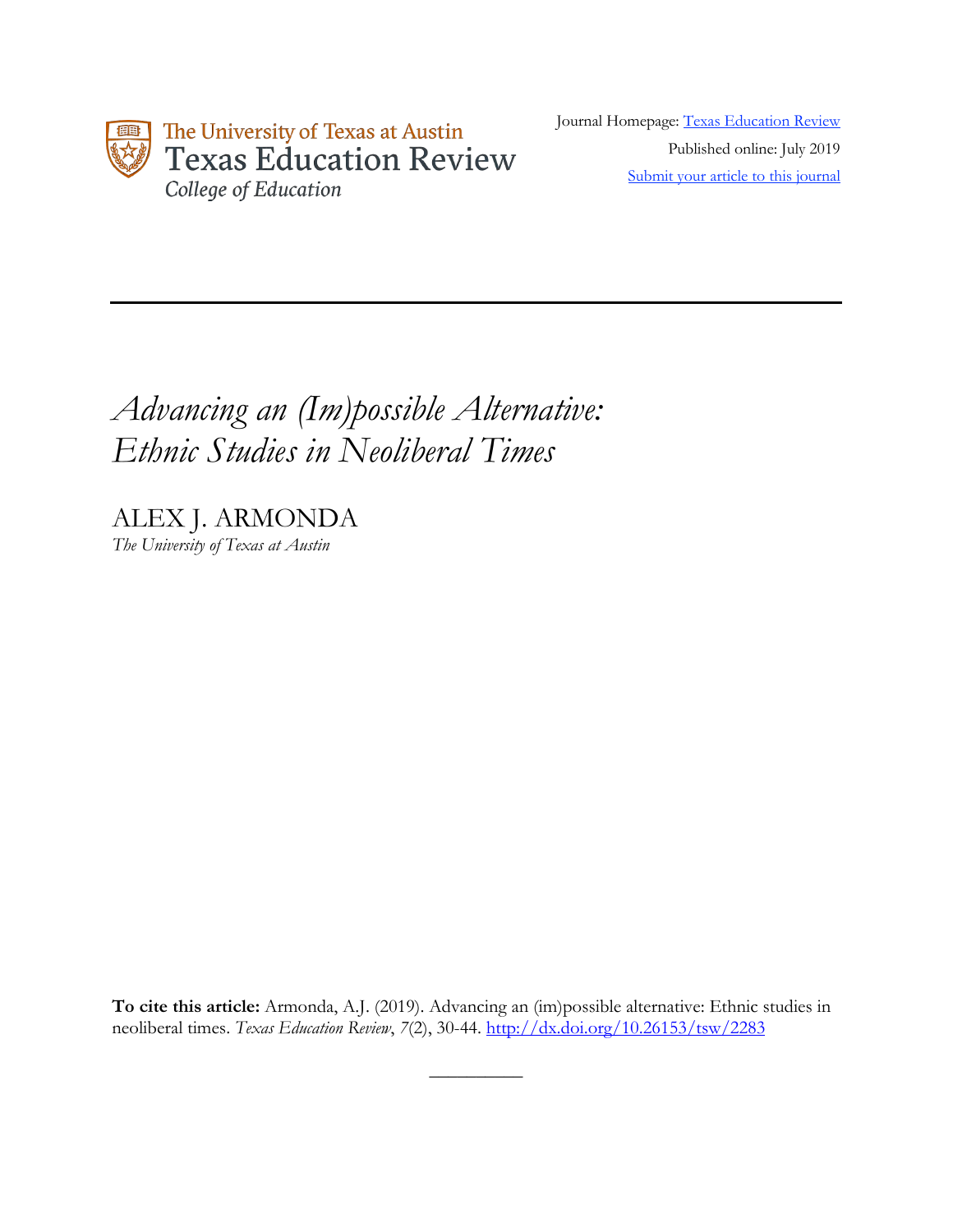# **Advancing an (Im)possible Alternative: Ethnic Studies in Neoliberal Times**

ALEX J. ARMONDA *The University of Texas at Austin*

The establishment of what is now known as Ethnic Studies at San Francisco State University in the late 1960's represented a decisive victory for grassroots movements led by young scholars and students, who drew their political and theoretical inspiration from the anti-hegemonic and anticolonial upheavals that animated the revolutionary spirit of the era (Tintiangco-Cubales et al., 2014). The Ethnic Studies movement constituted a broad effort to challenge the constricted disciplinary perspectives that have historically defined the Western academy. The appearance of a multitude of subaltern standpoints from which new knowledges, histories, and political futurities were being generated threw into question the boundaries and procedures that had worked to contain, discipline, and legitimize the Western sciences. While Ethnic Studies has since then been used as an umbrella term to cover a number of specific areas of inquiry (e.g. Black studies, Chicanx studies, American Indian studies, Asian American studies), Sleeter (2011) has nevertheless identified within the contemporary Ethnic Studies five common themes or tenets, which I summarize as follows: 1. The critical consideration of the positionality of the subject from which knowledge is constructed or leveraged; 2. The close examination of the dynamics of U.S. colonialism and neocolonial formations; 3. A critical attendance to the ideological and historical constructions of race, including the institutionalization of race and the struggles of people of color for liberation; 4. An investigation of the meaning and function of collective and of communal identity and; 5. The study of one's communal artifacts, whether artistic or intellectual, whether historic or contemporary. Taking these tenets as a point of departure, this conceptual paper aims to extend and clarify the radical political potential of Ethnic Studies in the context of neoliberal capitalism, and the crucial role that Ethnic Studies can play in realizing critical pedagogy's promise of emancipatory social transformation in the present.

As noted, we must frame the push for Ethnic Studies as but one important expression of a broader effort to challenge the coloniality of the academy and academic knowledge as such. This is a project that aims to disrupt the ontologies, epistemologies, and dominant ideologies that are positioned in schools as neutral, objective, ahistorical, or atheoretical (see Apple, 2004), doing so by way of what Paulo Freire (1970, 1993) called praxis, a term which designates both critical reflection and strategic intervention into our material conditions of existence. In this way, Ethnic Studies has been strongly linked to transformative forms of community engagement (Lopez & Romero, 2017), which draw specifically upon the variety of cultural wealth and social capital of historically marginalized communities (Yosso, 2005). The central question addressed here, however, concerns the specific ways in which these alternative forms of social investment have to be made sense of in the global context of neoliberal capitalism, which has been described as a properly biopolitical regime that consistently finds new ways of incorporating and neutralizing the immaterial productions of marginalized communities and subjectivities (see Hardt & Negri, 2004).

In direct challenge to the recuperative tendencies of neoliberal capital, this essay aims to raise the question of Ethnic Studies as a crucial site of generative conflict, of theoretical irreconciliation – a site of a productive disruption, of a potential rejection of the neoliberal order of things and the opening of new social and political horizons. I see this following two distinct yet interrelated paths of exploration, through what I call its 'external' and 'internal' valences of contestation and negotiation. In the first section of this review, I will trace the contentious relationship between the Ethnic Studies movement and the challenges advanced by neoliberal multicultural ideology and the agents of neoliberal educational reform, which will culminate in an extended discussion of the passage of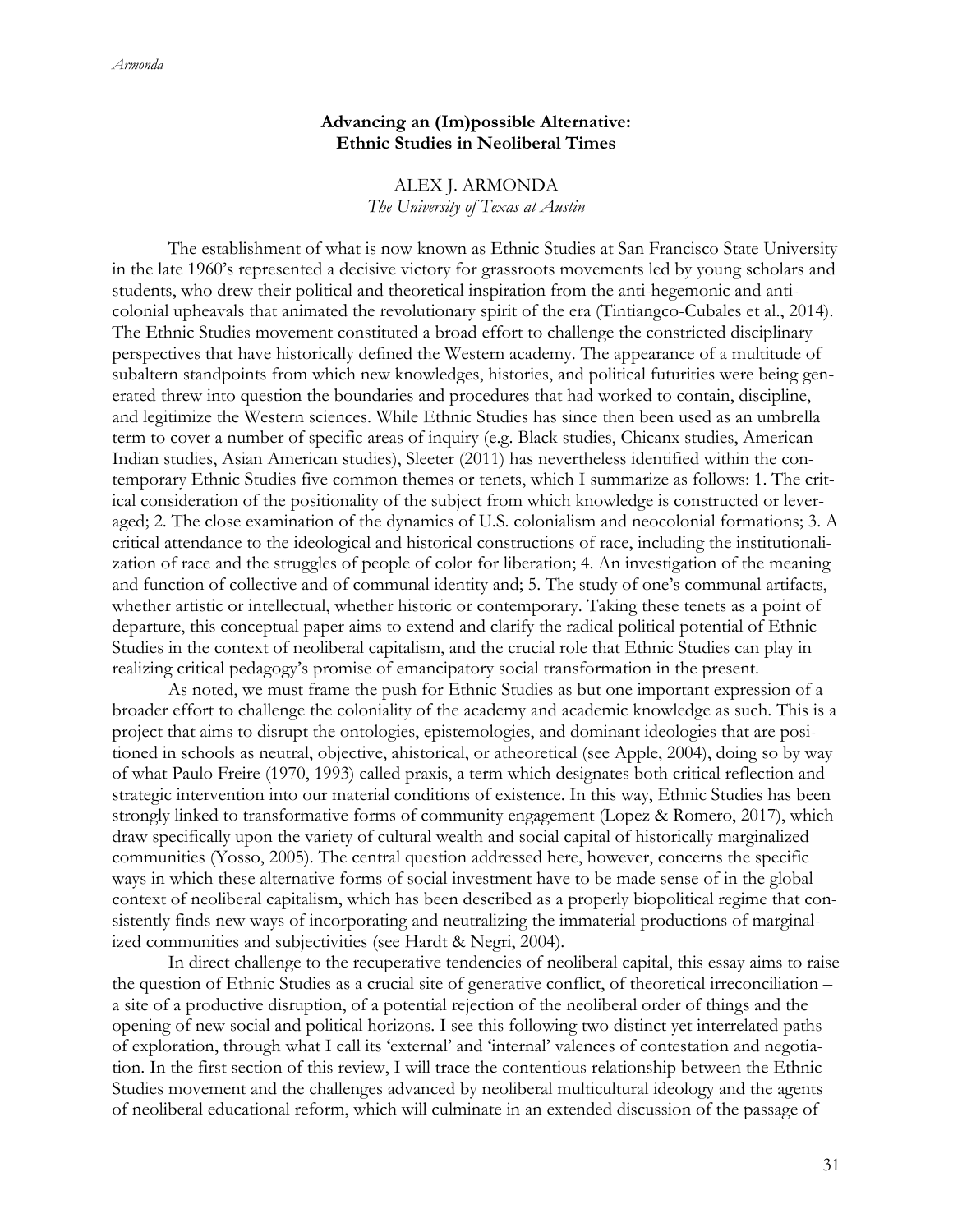Arizona House Bill 2281. I then offer a brief meditation on some of the contemporary efforts to legitimize Ethnic Studies in the wake of the bill's passage, asking whether or not it is possible to square the transformative objectives of Ethnic Studies with the instrumentalized models of assessment and measurement that characterize the neoliberal agenda for reform in public education.

However, I want to make it clear in advance that by situating Ethnic Studies in relation to the neoliberal problematic, I do not mean to say that all of the forces working against Ethnic Studies programs are strictly neoliberal ones; this analytic is useful, but it is neither comprehensive, nor is it final. And insofar as readers may know of the ultimate fate of HB 2281 (which a federal judge ruled unconstitutional in 2017), I believe it would be naïve to consider this analysis as a kind of post mortem. If anything, the recent actions taken by the Trump administration have done well to remind us that the juridical sphere hardly constitutes a neutral space wherein which justice is secured or delivered. The logics of exclusion seen at work in HB 2281 are still very much with us today. We need only look as far as the recent 'Muslim Ban,' the declaration of a state of emergency at the U.S. – Mexico border, the systematic denial of due process for refugees, the unconscionable separation of families, and the renewed ethos of militaristic intervention to see the extent to which the identification and violation of the Other remains essential for consolidating and sustaining dominant fantasies of 'security' and 'protection.'

In the second section of this paper, I argue for a dialectical description of Ethnic Studies, emphasizing its ability to stage productive confrontations between traditions in Marxist philosophy, decolonial theory, and critical race theory – the tensions of which are key to reframing our understanding of consciousness raising and the formation of radical subjectivities in the present. The central question that emerges throughout the course of this review concerns the status and enduring vitality of the political imaginary, of our ability to engage in the envisioning of radical alternatives despite the atrophy such capacities have suffered under the neoliberal regime. I have aimed to distill the theoretical contours that have characterized some of the major inquiries into the topic, while attempting to maintain the contradictions that underscore them – the very antagonisms that may yet initiate key points of departure for the generation of novel kinds of emancipatory praxis moving forward.

#### **External Contestations: Ethnic Studies and Neoliberal Reform**

## **The Birth of Neoliberal Multiculturalism**

In order to understand the fundamental changes that neoliberalism – here understood as both a resurgent laissez-faire economic doctrine as well as a social philosophy rooted in Western principles of individualism – would inaugurate within the sphere of multicultural discourse, we have to first grasp the political situation in which it realized its initial intervention. To that end, Kymlicka's (2013) discussion on the multicultural policies of the 1960's contextualizes the birth of the Ethnic Studies movement within the larger political dynamics of 'citizenation' that were then being negotiated between state actors and grassroots organizers and activists. And, of course, while the decade marked a number of watershed moments for the legitimation of ethnic identity politics within and across the democracies of the West, we must also recognize the degree to which such state-sanctioned 'politics of multiculturalism' nevertheless served to curb the more genuinely revolutionary impulses inherent to the various movements in question. In other words, these official discourses of multiculturalism, and the political victories so often attributed to them, were indeed always-already symptomatic of a convergence of dominant and oppositional interests, as Bell (1980) masterfully elucidated in his seminal reading of the Civil Rights Act of 1964.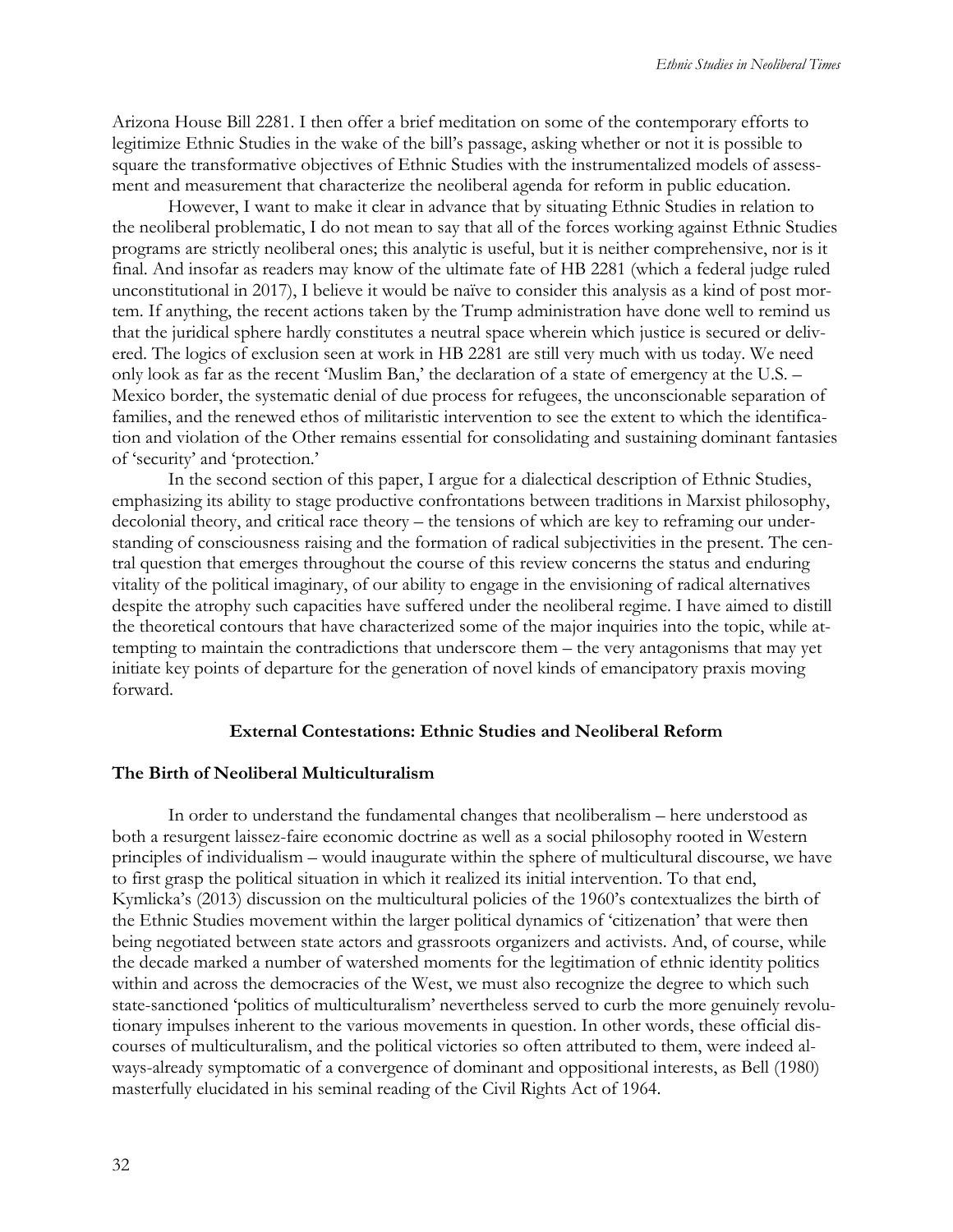Yet, while Western states secured for themselves throughout this time a tenuous equilibrium between the politics of nationalism and citizenship on the one hand and the politics of identity and social liberalism on the other, the rise of neoliberalism in the 1980's initially met this multicultural reality with deep hostility. As Kymlicka (2013) noted,

Indeed, the first wave of neoliberals in the United States, United Kingdom, Canada, and Australia were uniformly critical of multiculturalism, which they viewed as a prime example of unjustified intervention in the market in response to "special interests" caused by the capture of state power by ethnic entrepreneurs and their rent-seeking allies in the bureaucracy. (p. 107)

We thus identify the parameters of the ideological space that would provide the foundations necessary for a series of strategic interventions aimed at delegitimizing the Ethnic Studies movement. This appears to develop along a three-pronged axis of attack. The first is grounded in neoliberalism's anti-Keynesian impulse, for which government-sanctioned initiatives aimed at redressing systemic inequities appear precisely as the kind of interventional policy deemed by neoliberal proponents to be anathema to their market-driven, supply-side solutions (Harvey, 2005). The second deals with the correlative shifts that neoliberalism inaugurates at the locus of the individual subject, whose essential rearticulation as a 'market actor' frees it from the fetters of social solidarity, providing a space wherein which a disciplinary ethic of self-conduct can blossom in accordance with the actuarial language of investments and returns which, at the same time, moralizes the consequences of individual (rather than collective) choice (Besley and Peters, 2007; Brown, 2003; Foucault, 2008).

The third and perhaps most problematic dimension deals with the way in which neoliberalism eventually came to appropriate for itself the productive energies of the multicultural movements that preceded it. This is what Kymlicka (2013) has called neoliberal multiculturalism, which describes the process by which neoliberal actors came to see 'the field of ethnic relations' as an asset to be leveraged in the construction of an increasingly deterritorialized global marketplace, the viability of which necessitated the incorporation of ethnic identities, markers, and artifacts as an antecedent upon which the valorization and accumulation of new capital could be generated (pp. 109-110). As Mitchell (2003) argued, the older political brand of state-sanctioned multiculturalism – while being from its very inception linked to the hegemonic maintenance of capital as an ideology – still provided opportunities for even the most ephemeral moments of harmonious alignment between groups with divergent class-based or ethnically-based interests. Yet, within the neoliberal moment,

This particular form of multiculturalism is thus increasingly perceived by contemporary neoliberal politicians as either irrelevant or negative as a political philosophy, and is now being undermined in educational systems... [where] it is rapidly being replaced with a meaner, harder logic of competition on a global scale, and of a strategic, outward-looking cosmopolitanism. (p. 392)

In other words, neoliberal ideology, particularly as it is expressed through education and schooling, issues a cosmopolitan imperative: we are disciplined to become cosmopolitan actors, nodal points through which networks of material and immaterial exchange are to proliferate and multiply in the space of the global economy. Undercutting, at the level of subjectivity itself, the deeply anti-capitalist tendencies of the Ethnic Studies movement, multiculturalism is here reduced to another strategic reflex in the composition of the entrepreneurial self. The moment where the signifiers for 'cultural competency' appear as a bullet point on the corporate resume suggests, at the same time, the extirpation of any remaining currency 'multiculturalism' may have held for those concerned with political contestation and collective struggle.

But this is in no way to suggest that neoliberalism's mobilization of the multicultural impulse is accompanied by a veritable waning of institutional forms of racialized prejudice and violence. Indeed, Melamed's (2006) examination points us toward the opposite conclusion: that despite the in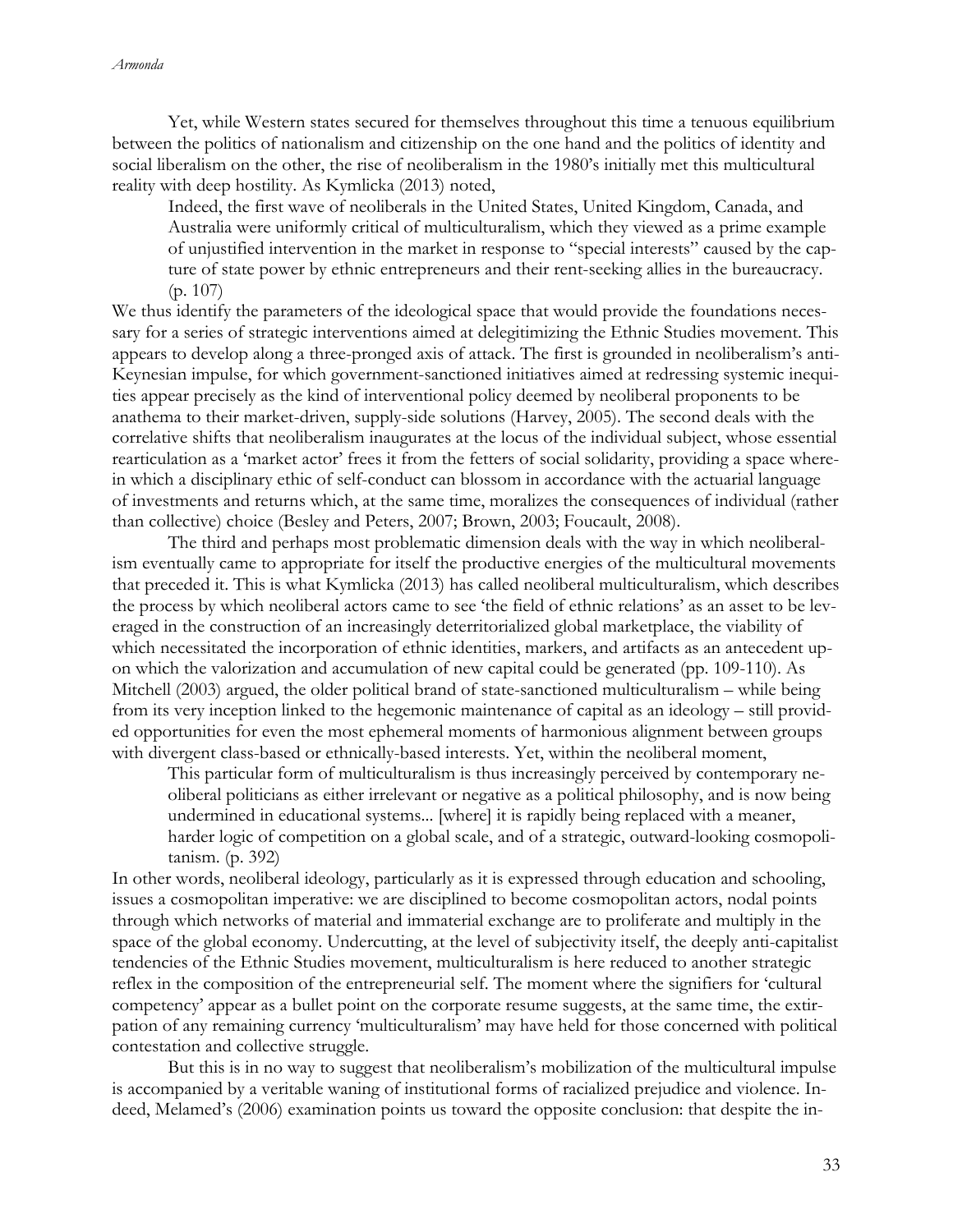sistence on the part of neoliberal actors to detach race and the legacies of state-sponsored racial discrimination from the discourses of cultural politics, the ideological mystifications that constitute neoliberal multiculturalism and the 'post-racial' imaginary not only allow for the exploitation of communities of color to continue unabated, they further provide neoliberal actors with the symbolic purchase necessary for their profit-driven interventions in the social field to be heralded as benevolently humanitarian and philanthropic (Buras, 2011; Lipman, 2015). In shifting the conversation back to the recent controversies surrounding the high school Ethnic Studies program in Tucson, Arizona, what we must throw into relief, above all else, is neoliberalism's recourse to the pernicious ideology of racial colorblindness.

## **Arizona HB 2281 and the Neoliberal Racial Imaginary**

The discursive shifts outlined above are critical to understanding the ideological dynamics that drove the passage of Arizona House Bill 2281 (HB 2281) in 2010, which has been described as a legislative effort engineered to target and effectively eliminate the thriving Mexican American Studies (MAS) program housed within the Tucson Unified School District (TUSD). The controversy surrounding the bill's passage – as well as the now famous display of public resistance by TUSD students – made rounds on a variety of local and national media outlets. At the time, Sleeter (2011) designated TUSD's MAS program as the only "fully fledged" high school Ethnic Studies program in existence within the United States. Romero (2010) has gone even further in detailing how the program began as a grassroots initiative for the improvement of educational outcomes for Chicanx students in TUSD in the late 1990's, and how its roots extend back to a series of walkouts led by student activists in the late 1960's, whose demands included the establishment of a Chicano Studies program as part of a more comprehensive effort to begin redressing the devastatingly inequitable effects of TUSD's school funding policies. In this way, the struggle to build TUSD's MAS program cannot be separated from the local legacies of Chicanx activists and their relentless pursuit of educational justice.

While the MAS program survived a variety of legal attacks by the state in years prior, the successful passage of HB 2281 meant that classes in Arizona public schools were subsequently forbidden to:

- 1.) Promote the overthrow of the US government.
- 2.) Promote resentment toward a race or class of people.
- 3.) Be designed primarily for pupils of a particular ethnic group.
- 4.) Advocate ethnic solidarity instead of the treatment of pupils as individuals
- (Arizona Revised Statutes, p. 1, lines 12-16)

Critical responses to the bill have characterized it as 'neoliberalism by law' (Serna, 2013), and it is precisely this line of critique we are pressed to trace here. To begin, we must contextualize the language of HB 2281 in relation to neoliberal multiculturalism and the logic of its colorblind ideology, which refers to the contemporary structuring of a racism 'without race,' a discourse of race that has, in the post-Civil Rights era, become 'naturalized' through the abstract language of laissez-faire liberalism (Bonilla-Silva, 2015). As Gillborn (2014) noted, the erroneous, yet entirely necessary, notion assumed by its legislative architects – one that is perhaps best captured in the second clause of the bill – mistakes the program's emphasis on the deconstruction of institutionalized whiteness and white supremacy as an attack on "white people" (p. 32). Under these pretenses, the bill inscribes into law a vision of colorblindness which secures the very worldview that neoliberalism informally imposes elsewhere (see Melamed, 2006) – not only in its drive to separate the cultural from the racial, but in its explicit degradation of the politics of ethnic solidarity via the fetishization of the 'pupil as individual.' The nominal claim to post-racial harmony thus renders any explicit invocation of institu-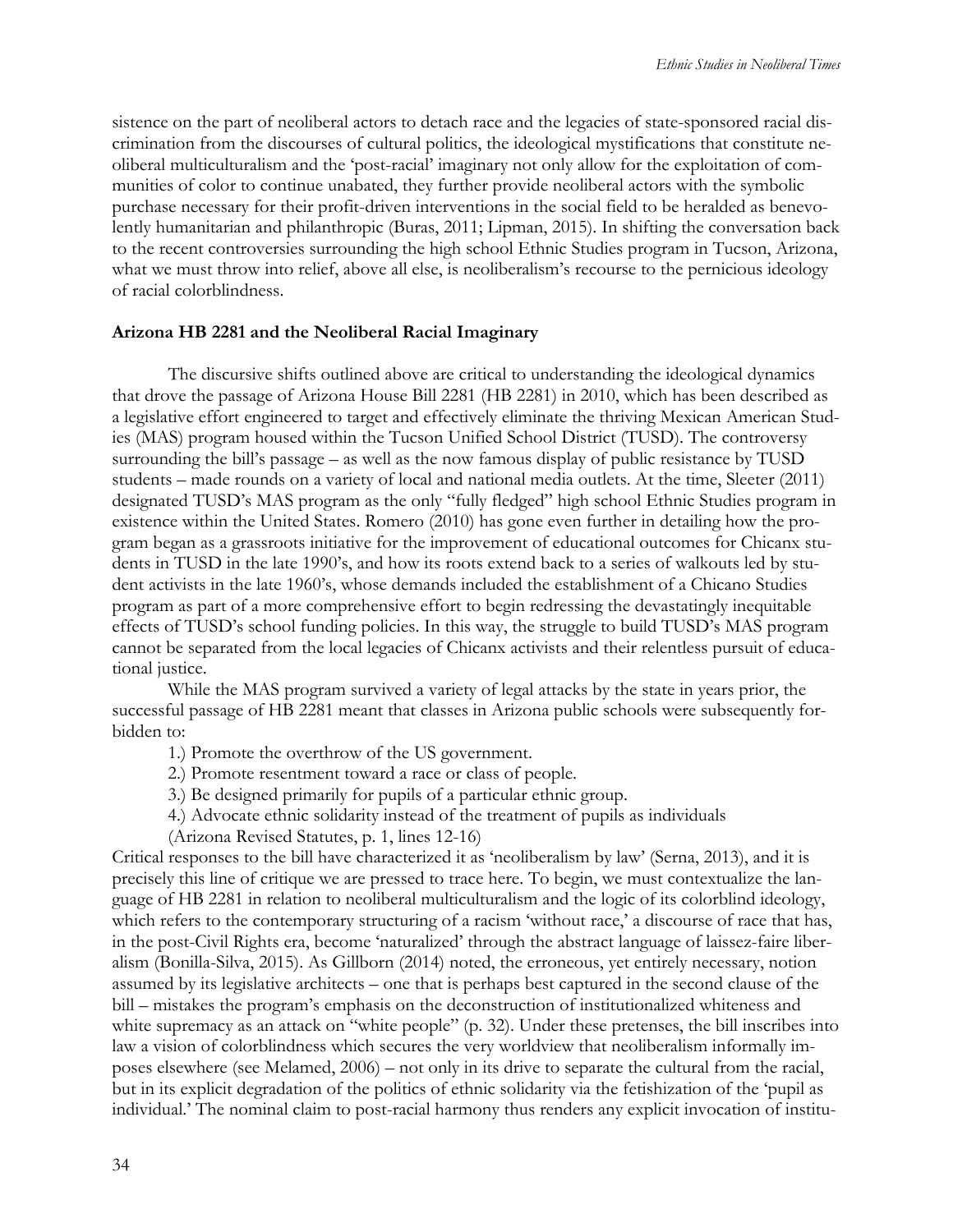tionalized racism (or perhaps even race itself) – not even to mention collective struggle – seditious, and, in a way, anachronistic. Tom Horne, serving as Arizona's Superintendent of Public Instruction at the time of the bill's passage, claimed that he – presumably along with the other architects of HB 2281 – was following in the most progressively humanistic way the lesson of Martin Luther King when he reiterated his faith in the principle that "we are individuals... not exemplars of the race we're born into" (Horne, quoted in Moore, 2010).

Dotts (2015), recognizing Arizona's particular historical legacy of cultural and curricular imperialism, has argued that what HB 2281's proponents fail to recognize is the way in which their own white privilege functions in relation to their investment in the mythos of a democratic, pluralistic, and meritocratic America. Whereas this may certainly be the case, such arguments may do well to ascribe to subjective ignorance or error the objective logic of violation coordinated within the symbolic space of neoliberalism itself (see Žižek, 2008a). In other words, the bill represents the moral failure of individuals inasmuch as it does an achievement – the crystallization in juridical terms of a more nebulous ideological agenda running more or less according to plan. In this way, Clark and Reed (2010) have described how

HB 2281 is predicated on neoliberal colorblind racial ideology. That ideological orientation is rooted in logic that undermines the work of Racialized Communities Studies by denying colonization and racial oppression, white privilege, and, importantly, the past and present of racialized communities' grassroots efforts to name and hold accountable the agents and institutions of settler colonization, racial oppression, and white supremacy. (p. 44)

Following this, we will maintain that HB 2281 represented but a variation of the colonialist discourse inscribed into the very heart of the U.S. national project itself, which has historically worked to secure and legitimize material accumulation on the exploitation and exclusion of Indigenous, African-American, and Latinx communities (Kunnie, 2010). But to understand the dynamics of exclusion as they play out here requires us to recognize the particular antagonisms inherent to the neoliberal racial imaginary and its tendency toward the symbolic and material reterritorialization of space. Thus, while HB 2281 represents a logic of exclusion which proceeds along epistemological lines – the exclusion of the knowledge of the Other – we may locate its corollary in Arizona's controversial Senate Bill 1070, whose granting of broad power to law enforcement included an ability to 'determine' immigration status during routine traffic stops, as representing the sovereign's pursuit to violate the body of the Other (Martinez, 2012). Bolstering this idea is the fact that previous legislative attempts to dismantle TUSD's MAS program came packaged in a number of proposed homeland security bills, suggesting that the very possibility of a transformative educational experience for children of color is not only reducible to an attack on "white people" as such, but reveals the extent to which whiteness itself becomes coextensive with the sovereignty and safety of the state in the dominant racial imaginary (Romero and Arce, 2009).

Yet, if we are to consider the logic of these juridical interventions in relation to the 'postracial' procedures of neoliberalism and neoliberal ideology, a series of contradictions appear that may indeed hold serious theoretical value. Here, Wanberg's (2013) perspicacious analysis has established one important point of departure: that HB 2281 lays bare the way in which race in the neoliberal imaginary must simultaneously appear as excessive, as a threat which serves as the grounds for a legitimate reactionary response, and nonexistent, as that which must continually reaffirm its claim to colorblindness as a means "to destabilize the very intelligibility of racism" itself (p. 31). In other words, it paradoxically requires the very thing it rejects, clueing us in to the fetishistic logic of disavowal that, in turn, constitutes the parameters of its ideological space (Žižek, 2008b).

This dialectic is reiterated in a slightly different way by Cacho (2010), who has argued that the affective and symbolic circulation of fear in the debate around HB 2281 works precisely because it lacks a fixed, stable referent; that this discursive economy, characterized by a constant vacillation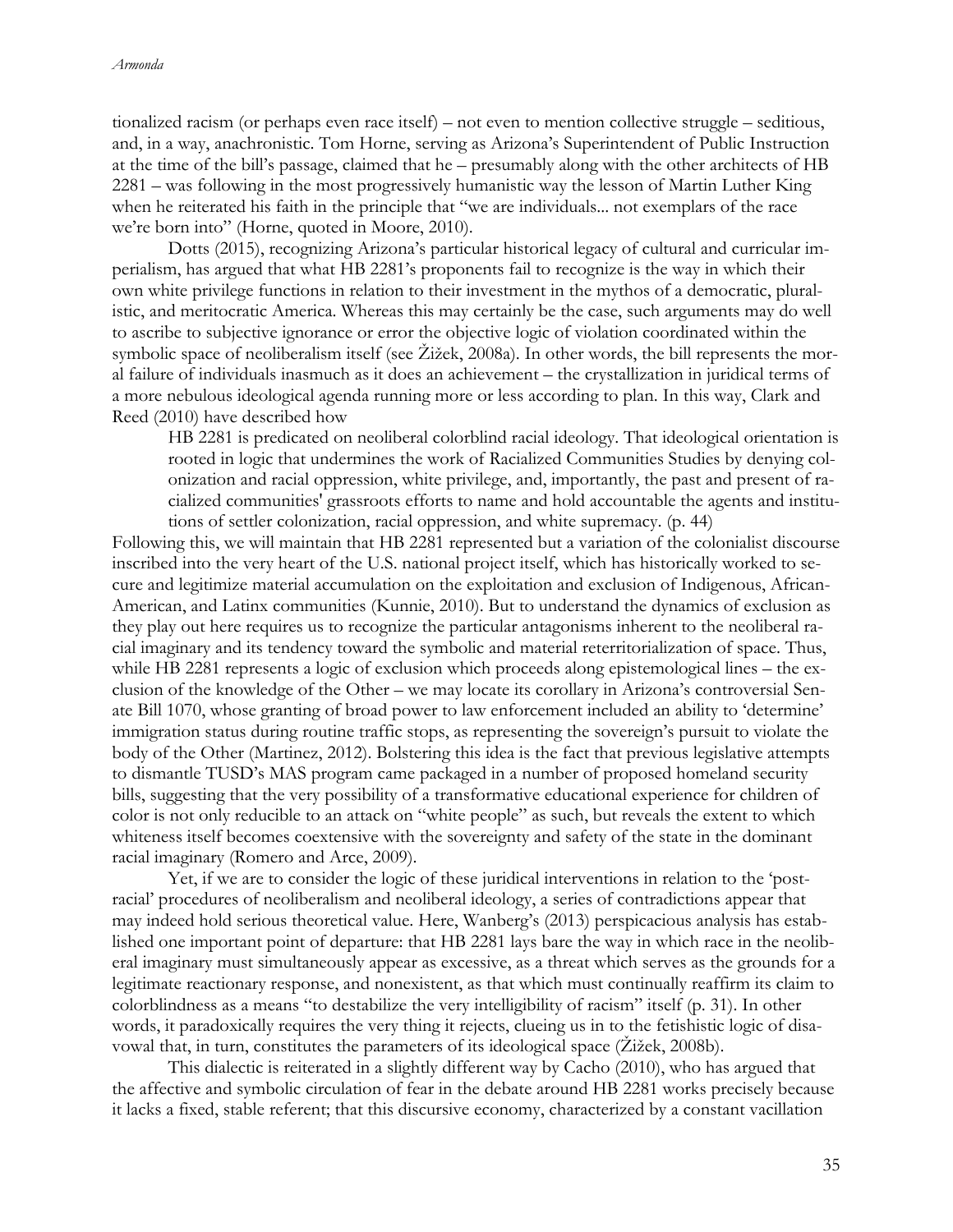between presence and absence, illustrates the way in which dominant anxieties gain strength as they shift rather effortlessly between the locus of the racial Other, the Marxist revolutionary, the undocumented migrant, and so forth. Furthermore, one of the chief conservative criticisms of TUSD's MAS program is that it advocates 'feeling over fact' (Cacho, p. 30). This gesture sees affect as symbolically sutured to the advancement of subversive political agendas, which are then situated over and against the neutral, objective, affectless operations that characterize 'real' learning; in Cacho's words, "indifference (as an emotional response unrecognized as such) becomes the sole criterion for fact" (p. 30). In this way, the mobilization and investment of affect, much akin to the mobilization of racial significations, must again function in a manner that is, paradoxically, both nonexistent and excessive. I will add that such investigations represent merely the first step in our task of mapping the deep contours of neoliberalism's racialized imaginary, by way of striking at the heart of the constitutive disavowals which inform and sustain its ideological and symbolic economies.

#### **The Problem of Success**

At the very least, such dialectical lines of pursuit strike one as essential to the praxis of Ethnic Studies in particular, which, in the wake of HB 2281, has found itself caught in a double-bind in relation to the question of its legitimacy as a veritable branch of academic study. In light of the attacks from those on the political right, some scholars and advocates of TUSD's MAS program have maintained that it is possible to square the objectives of Ethnic Studies with both the Common Core standards as well as the more traditional metrics of measuring student achievement (Cammarota & Romero, 2009; De los Rios, Lopez, & Morrel, 2015; Romero, 2010). However, scholars such as Cacho (2010) have argued that these efforts to establish legitimacy would set the terms for a 'victory in defeat' (p. 34), signaling, as it were, a more basic submission to the institutional mechanisms that constitute a major part of the Ethnic Studies' object of critique.

The idea of using quantitative procedures to measure of the outcomes of students participating in Ethnic Studies courses is by no means new. Studies as far back as the early 1970s have sought 'experimental' answers to questions related to the shifts that enrollment in such classes may have in relation to participants' attitudes on a variety of factors – from opinions on ethnic minority groups to the favorability of their orientation toward school itself (Funkland, Peterson, & Trent, 1973). Interestingly, this early study notes that the Ethnic Studies program under consideration was developed with the intention of 'improving race relations' between students, and one of the authors' key findings was that the course was indeed "successful in attaining its major objective of improving student attitude toward school" (p. 167). The focal point of this quantitative inquiry – offered during the nascent years of the Ethnic Studies movement, no less – makes perhaps even more sense when considering Kymlicka's (2013) analysis of the dynamics of liberal-multiculturalism prior to the Reagan era and the rise of neoliberal educational policy.

Today, scholars arguing in favor of Ethnic Studies similarly point to the positive effects it has on participants' educational outcomes. For example, Cabrera et al. (2014) suggested that the politicization of Tucson's MAS program has obfuscated the statistics that demonstrate student success. In pointing first toward the fact that even the more comprehensive literature reviews on the topic of Ethnic Studies (particularly Sleeter, 2011) draw mostly from qualitative analyses with small sample sizes, they have sought to redress these gaps by providing a quantitative analysis examining student achievement of those participating in TUSD's MAS program. Indeed, the results of their study showed that MAS students saw a positive difference in their likelihood to graduate high school, as well as a significant increase in the likelihood of passing the Arizona Instrument to Measure Standards (AIMS) test for students that failed it on their first attempt. Furthermore, MAS students with low 9th and 10th grade GPAs later outperformed their peers on the AIMS test, defying the prevail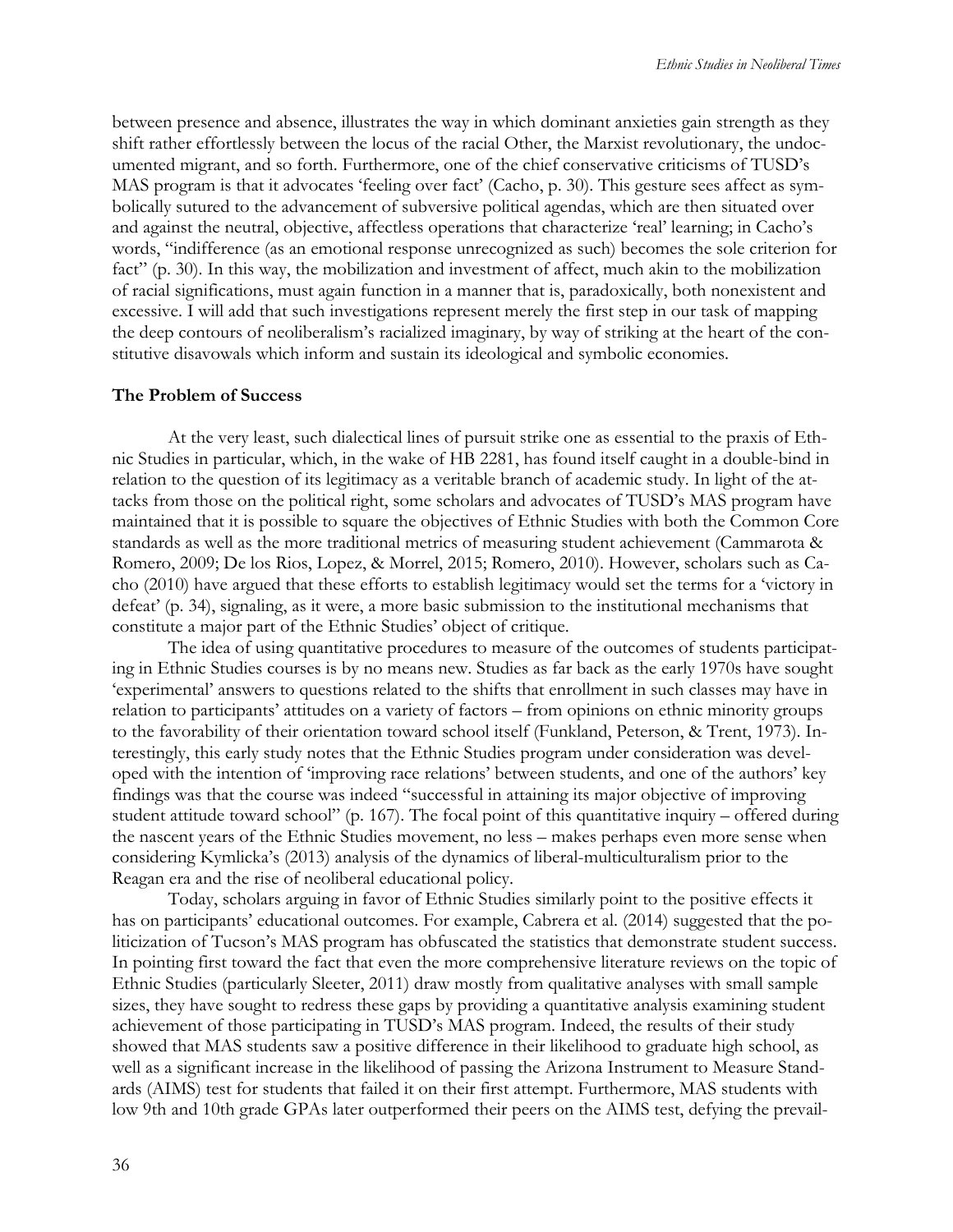ing trends in quantitative research that correlates higher GPA in 9th and 10th grades with higher achievement on standardized exams taken in students' junior or senior years.

Many among us will find these results striking. On the one hand, MAS proponents should perhaps feel justified in invoking the statistical jargon that is so often leveraged in the decision making processes of neoliberal policy-makers and relevant third-party players, including non-profit organizations like Teach for America and private industry giants such as Pearson – the very same decision making processes that have in turn rendered content areas outside of the core of reading, science, and mathematics increasingly subject to elimination (see Au, 2017). While statistically supported outcomes may bolster the validity of Ethnic Studies programs in the eyes of post-NCLB state actors more averse to the 'ideologically laden' procedures of qualitative inquiry (St. Pierre, 2011), they may nevertheless signal a more fundamental acquiescence to the objectifying technologies and tendencies of neoliberalism's agenda for educational reform, whose very "will to truth" (Foucault, 2010) constitutes the essential terrain upon which Ethnic Studies' advocates seek to stage their critical and anti-colonial interventions. A decisive answer to this dilemma is, of course, unlikely – but that does not necessarily imply that it cannot be productive. Indeed, future analyses should explore the degree to which this double-bind can open our thinking to new valences of the neoliberalmulticultural problematic, and help to lay bare the hidden traps, ideological complicities, and political implications that appear by consequence of our desire to leverage the discourse of the dominant educational regime against itself.

#### **Ethnic Studies and the Pedagogical Dialectics of Revolutionary Futurity**

#### **A Space for Critical (Ir)reconciliation**

This section will bring to light relevant theoretical and qualitative literature that deals specifically with the question of the pedagogical character of Ethnic Studies, broadly considered. As I suggested at the outset of this review, Ethnic Studies scholars and advocates have been nearly unanimous in acknowledging the profound influence of Brazilian educator and critical theorist Paulo Freire (1970, 1993). Among his many contributions to the field, we frequently find cited the notion of praxis (Cammarota, 2016; Halagao, 2010; Tintiangco-Cubales, et al., 2014); an emphasis on student agency, participation, and self-determination (Akom, Cammarota, & Ginwright, 2008); and the development of critical consciousness through student engagement in genuine moments of dialogue (Jocson, 2008; Marrun, 2018).

Given that Ethnic Studies locates its theoretical foundation in the tradition of critical pedagogy, we are first pressed to identify the ways in which this project engages and extends the rich legacy of dialectical thought. Beginning with its deployments in the political writings of Karl Marx, the purpose of dialectical thinking was to demystify the ideological configurations that obfuscate and justify the exploitation and alienation of those exposed to the violence of capital. Thus, the point of departure for dialectical analysis, inherited by Freire in his explication of critical pedagogy, becomes the moment of our encounter with the constitutive antagonisms that exist within a given socioeconomic or symbolic formation (Darder, 2016; McLaren, 2015). The phenomenological effect of dialectical analysis is precisely what Freire (1970, 1993) called conscientization – the apprehension, on the part of the oppressed, of a reality that is capable of being transformed through reflective action (p. 85) – a concept which Ethnic Studies as well as various asset-based pedagogies have adopted in their explicit endorsement of the politically oriented consciousness raising of historically marginalized student groups.

At the same time, we would be remiss in failing to register how critical pedagogy has itself come under scrutiny for a variety of reasons over the years. Critical race theorists in particular have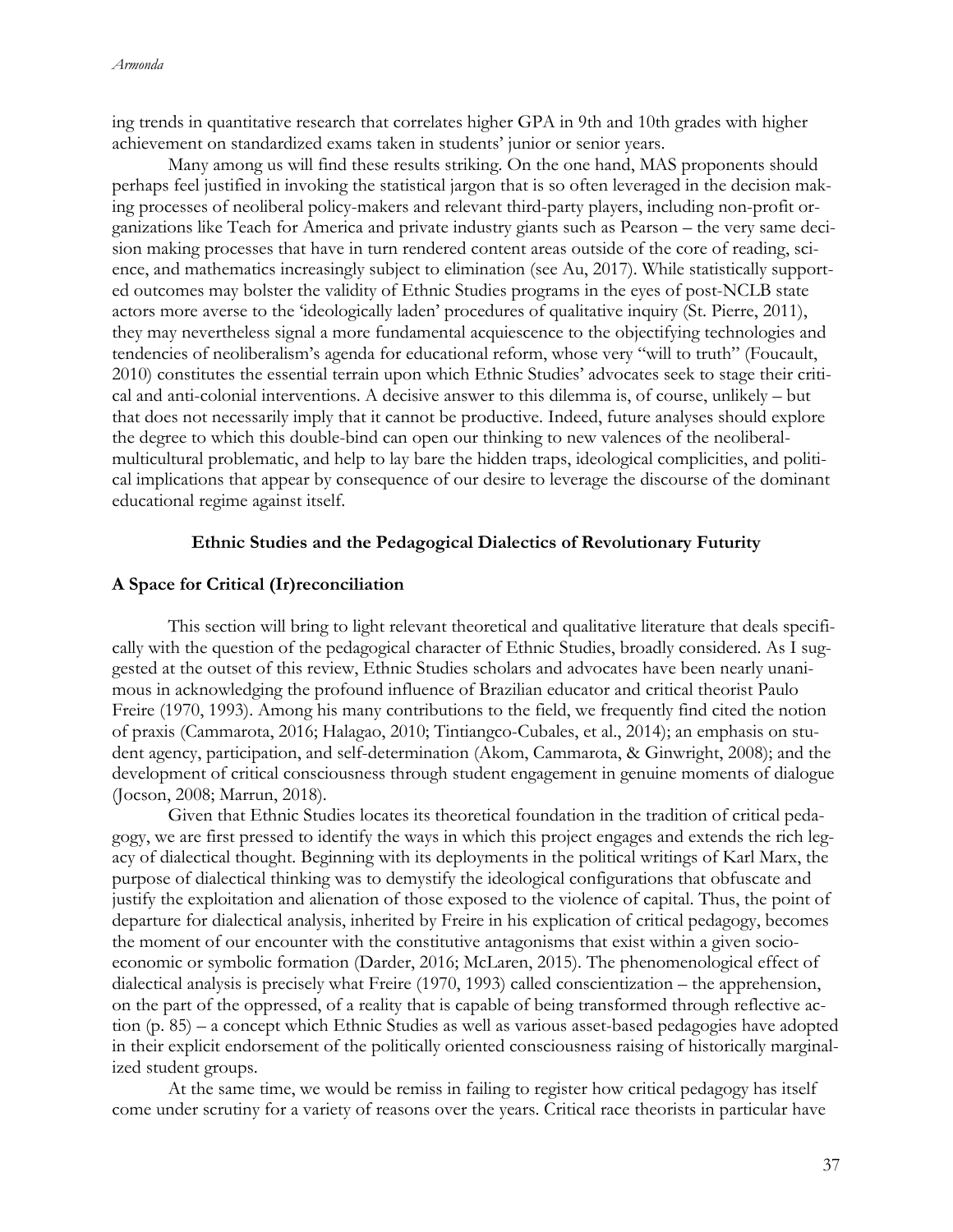indicted critical pedagogy (and Marxism generally) for privileging the analytic of class over that of race (Leonardo, 2009; Mills, 1998). We would also do well to consider the poststructural criticism of critical pedagogy's overreliance on rationality, which feminist scholars in particular identified as overly masculine and therefore politically and epistemologically limited (Ellsworth, 1989; Lather, 1998). This being said, my purpose at this time is not so much to sketch a prospectus of reconciliation as much as it is to point out how the theorization of praxis in the field of Ethnic Studies may be already gesturing toward a productive engagement with these tensions described as such. De los Rios, Lopez, and Morrel (2015) suggested as much when they acknowledged that, while critical pedagogy offers us much in the way of mobilizing collective action, it nevertheless "lacks an explicit attention to race and racial relations that is at the heart of Ethnic Studies" (p. 86). Therefore, in recentering an analytic of race grounded in the traditions of African-American intellectual thought (e.g. Woodson, 1990; Du Bois, 1903), as well as historical perspectives in decolonial theory (e.g. Fanon, 2005), the heterodox critical pedagogy of Ethnic Studies better positions itself as a means of intervention within the neocolonial procedures endemic to neoliberalism and neoliberal educational reform – an intervention which the analytic of class alone would fail to provide.

Cammarota (2016) made a similar gesture in this reconciliatory spirit when he described how the Social Justice Educational Project of Tucson (of which the aforementioned MAS program is one part) leverages the Du Boisian notion of second sight as a key element in the critical transformation of student consciousness. Here, second sight refers to the particular subjective position that provides people of color with a unique vantage point to examine the contradictions and oppressions inherent to so-called 'democratic' and 'egalitarian' society – a concept Cammarota has extended in his analysis of Ethnic Studies by accounting for the dimension of youth as an important axis of social marginality (p. 234). Much like the working class subject of Marxism that understands, by the very nature of its position within the schema of production, the inner truth of capital through its repeated exposure to its essential moment of violence (Lukács, 1967; De Lissovoy, 2010), the concept of second sight describes the perspectival dynamic necessary for students to encounter the truth of their position within the structure of white supremacy itself. The school is thus recast as the primary site wherein students are to confront a dominant racialized logic that both coordinates and legitimizes asymmetrical distributions of corporeal, symbolic, and affective violation.

Some scholars are even more explicit in connecting the epistemologically disruptive commitments of Ethnic Studies to the legacy of dialectical thought, grounded as they both are in their necessarily confrontational relationship to non-dialectical, common-sense, or ideologically reified forms of understanding (Jameson, 2009). As Serna (2013) noted, it is imperative that Ethnic Studies borrow liberally from both Indigenous and Western foundation in generating new and creative forms of resistance in the face of neoliberalism's regime of terror and generalized precarity (De Lissovoy, 2017). Here, Serna (2013) has described the example of the Xikano Paradigm (p. 49) developed within Tucson's MAS program. As the product of a collaborative effort between MAS teachers and Chicano elders, its methodology draws upon pre-Columbian knowledges, critical race theory, and Freirean pedagogy, with the purpose of outlining four stages that students must move through in order to realize an academic identity grounded in transformative agency and communal solidarity.

What comes into view is a vision of Ethnic Studies as a radical space of epistemological and ontological ambiguity, disjunction, and potential (but entirely provisional) moments of clarity and synthesis. This is, perhaps, why some have found value in the terms sitio and lengua (Marrun, 2018) to describe the transformational dynamic at stake in the Ethnic Studies project. Sitio refers to the site itself, the space of negotiation where students are encouraged to identify and negotiate dialectically the contradictions that develop between their lived experience 'at home' and the way in which they are positioned within white academic institutions of learning, while lengua describes the hybrid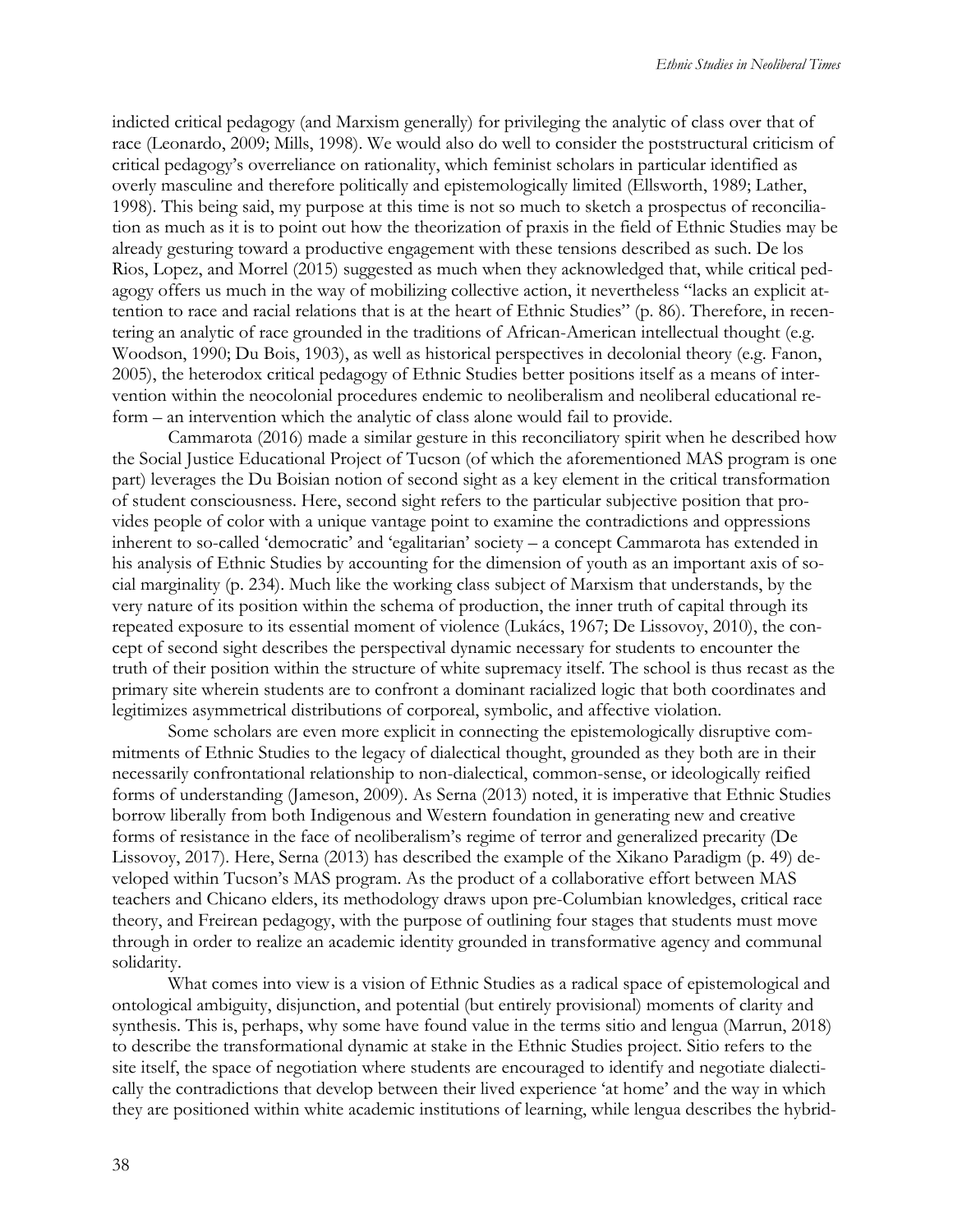ized medium of discourse from which the subversion of the dominant must proceed – what Freire would call the naming of the world. Yet, in a way that is responsive to the criticisms of critical pedagogy as being over-reliant on a Eurocentric rationality, what emerges here is a kind of rigorous educational experience that embraces the productive dimensions of affect – including those of humor (Chapman and Olguin, 2016) and spirituality – whose very revivification and rearticulation signal new modes of resistance to the deterritorializing mechanics of settler colonialism, to capital's unquenchable thirst for material and symbolic accumulation (Simpson, 2014).

In considering all of this, we move toward a dialectical understanding of Ethnic Studies in its own right – as a space, language, and pedagogical orientation that draws tenor and force from the very institutional, structural, and theoretical antagonisms that, in fact, prevent it from achieving its own 'sanctioned' form. Considered as such, Ethnic Studies does indeed present us with the promise of a reconciliation or synthesis, but it is one that must never arrive, one that must continue to fall short of its goal of integrating or resolving the multitude of perspectives and impulses that animate it. This, we could say, is essential to sustaining the generative space of conflict necessary for imagining emancipatory possibilities beyond the ideological horizon of the present.

#### **Toward a Decolonial Imaginary**

The engagement of sitio and lengua, together with the challenge that the question of hybridity and liminality (Anzaldúa, 2012) bring to Western modes of understanding predicated on taxonomy, boundary, and disjunction, becomes the essential moment in the theorization of a decolonial imaginary (De los Rios, 2013). A lucid example of this is the Transformative Pedagogy Project developed at University of California Santa Barbara, which aims to connect the very act of knowing to the disruption of the ontological and epistemological forms of violence that prevail within and among colonial institutions (Fujino et al., 2018). The task for the students and educators in such programs is not, of course, to eliminate the colonizer as a material embodiment (the empirical designation of a class of people), but to intervene directly upon the bodies of knowledge that provide for them the hierarchical and value-laden schemas that allow for differentiated 'human kinds' to emerge as both intelligible and natural in the first instance (Brown, 2013). It must be reiterated that the sitio is not a 'safe space,' but a site of deep epistemological contestation – where the centering of marginalized voices and experiences serves as the crucial first step in the larger project of collective struggle and transformation, to devise through praxis what the authors have called "a theoretical description of decolonial practice in the face of an unlivable collective destiny" (Fujino et al., 2018, p. 71).

In following the path traced by these scholars and theorists, the standard descriptions of Ethnic Studies as simply a site of cultural reclamation (or, for those on the political right, of cultural separatism) seem to miss the mark. More specifically, when considering these contemporary projects of cultural reclamation, we must pay keen attention to the ways in which multiplicitous knowledges are continually negotiated to figure new and oppositional political significations. Just as Fujino et al. (2018) pointed out how Moses can become a signifier of resistance for enslaved African-Americans in the Antebellum South, or the Virgen de Guadalupe a symbolic proxy for colonized peoples of Mexico to connect with an effaced religious history (pp. 75-76), so too have the writings of Hegel and Marx served as points of departure for decolonial theorist Aime Césaire's (1972, 2000) dialectical reading of Western civilization as history's true bastion of barbarity and despotism. Such instances of symbolic appropriation and inversion contain the kernel of potentiality for new and positive deployments in the field of knowledge, signaling the outlines of hitherto unperceivable epistemological, ontological, and axiological parameters of political praxis that, in turn, animate unorthodox exercises of the social imaginary.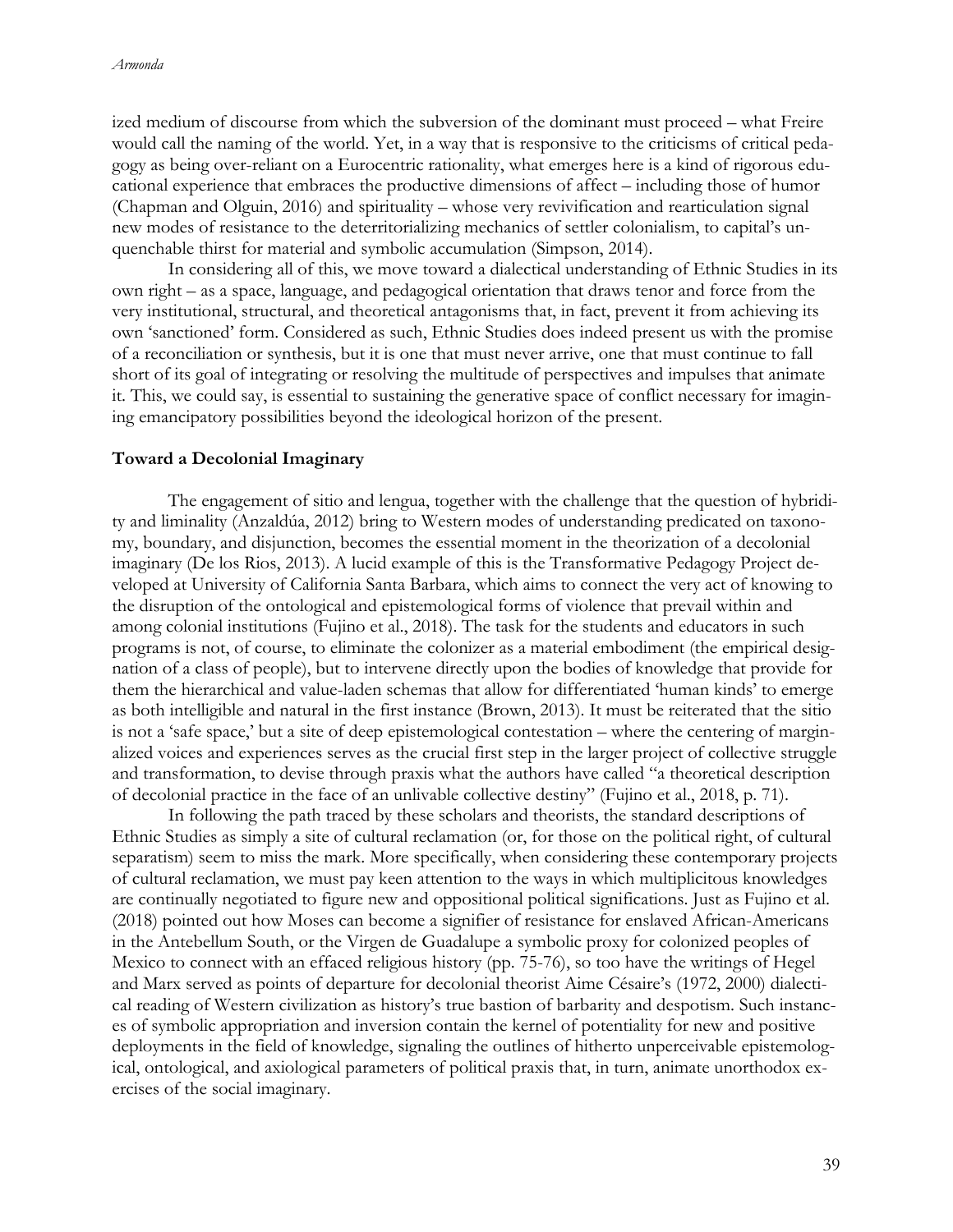In this way, the decolonial imaginary is indicative of a kind of retroactivity that, counter to any notion of a 'pure return' to a pre-capitalist past, poses to us the question of a revolutionary futurity; looking forward, it asks us to ponder the commitments and fate of the multitude, the human collective understood as a set of irreducible singularities that produce and struggle in common (Hardt & Negri, 2004). As culturally endemic ways of knowing and being are resecured, reestablished, and reclaimed within whitestream spaces (the school, the archive, the state, and so on), they undergo novel forms of elaboration as they are articulated over and against the discursive, ideological, and material logics of violation that characterize institutional bodies of practice. Here, Paris and Alim (2014) have invoked as much in their criticism of asset pedagogies that focus solely on the ways in which cultural differences have been enacted, rather than attending to how they are and will be enacted in a situation of cultural recombination and flow that has, in our postmodern moment, radically altered the relationship between the individual, the communal, the national, and the global, as well as the consistency and integrity of these spatialized hierarchies in and of themselves.

And yet it must be stated with force that the kind of decolonial imaginary in question can neither be reduced to misguided notions of postmodern relativism, nor to the liberal brand of 'cultural pluralism' so often observed within the field of Social Studies education, which does well to restrict, rather than enable, possibilities for the envisioning of political alternatives (Magill, 2017). What it means to offer, I think, is much closer to what Chandra Mohanty (2003) has called a decolonizing pedagogy – one which commits us to examining difference as historical, relationally articulated, and contingent, while at the same time deeply embedded within and reified through asymmetrical relations of power; a pedagogy which pushes us to recognize how "the contradictions and incommensurability of social interests" (p. 204) creates, in turn, the conditions necessary for nurturing the kinds of oppositional consciousness necessary for more fundamental and enduring kinds of social transformation.

To properly embrace the role that Ethnic Studies might play in the effort to build a sitio and lengua of a revolutionary futurity may require us to first shed our skepticism of utopianism and utopian thinking. Akom, Cammarota, and Ginwright (2008) have already taken a crucial step by linking the methodologies, pedagogies, and theories of social-justice based action characteristic of Ethnic Studies programs to the notion of Youthtopia, which, they argue, inaugurates fundamentally new ways of understanding the investment and distribution of social and intellectual capital by marginalized youth within imagined communities and third spaces. As sites of praxis, Youthtopias describe immanent fields of social production where heterodox expressions of collective subjectivity and agency take shape (see Hardt & Negri, 2000). I would argue that we are witnessing many examples of this very youth-driven impulse today: in the unflinching activism of the Parkland shooting survivors against America's deeply corrupt gun lobby, in the recent grassroots driven victory of New York social activist Alexandria Ocasio-Cortez, and in the students behind the case of Juliana v. U.S., who are suing the federal government for its failure to prevent the ecological catastrophes engendered by global climate change.

And so, in direct opposition to the criticisms proffered by lawmakers and pundits accusing Ethnic Studies programs of promulgating seditious identitarian politics (Clark & Reed, 2010; Wanberg, 2013), what we see reflected across this body of literature is a tendential movement toward a much different goal: a formal rupture and sublation of limited conceptualizations of identity, knowledge, and being – and, consequently, a rejection of the narrow political projects that would follow from them. The aim of Ethnic Studies is, rather, to incessantly throw into question the selfcontained groundedness of the personal or localized experience, and to move students toward an ontological perspective "wrapped in a garment of mutuality with a wider world" (Fujino et al., p. 76). This means that, for students, the classroom should open a dialogue that connects the tensions that define the immediacy of their subjective experience, the global scenes of political crisis that register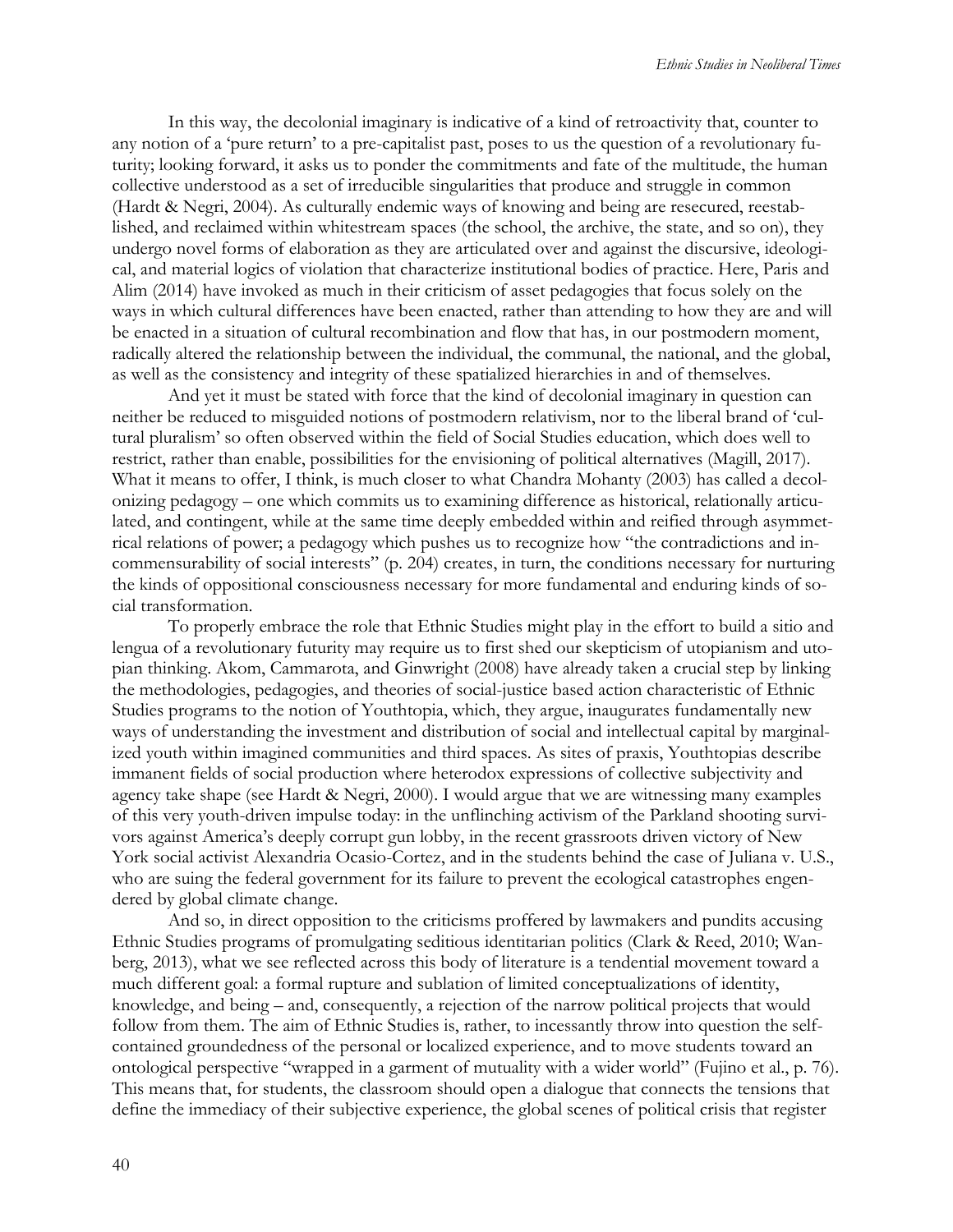neoliberalism's impoverished vision of a social existence in common, and the obscene undersides of exclusion, exploitation, and renewed colonial conquest that work to secure the reproduction of this reality in turn (see De Lissovoy, 2018).

## **Conclusion**

Those in the critical pedagogical tradition have maintained that is impossible to separate the question of education from the economic and ideological expressions of power and the commensurate expressions of resistance that characterize a given historical intersection. The crises of neoliberal capitalism – the most alarming index of which is the increasing likelihood of global ecological catastrophe – urgently demand from us an ability to bring to bear a properly ecumenical perspective upon even the most localized experience (De Lissovoy, 2010). We would therefore not be misguided in stating that this monumental task requires an altogether different mode of conceptualizing the nature of our relationality as subjects, and to consider deeply the kinds of ethical commitments such rearticulations would imply. What is at stake is the character of what Freire would call our historical vocation – one that must be guided by a commitment to a revolutionary futurity as conceived within and through dialectical thought, a kind of utopian desire invested in a decolonial imaginary that extends well beyond what neoliberalism has attempted to secure before us as its horizon of the given. And where this exercise may have reminded us that Ethnic Studies classrooms are in so many ways limited in their capacity to provide space for students to realize radical alternatives for political life, they may yet remain the best place to begin that difficult project.

**Alex J. Armonda, M.A.,** is a Ph.D. student in the Cultural Studies in Education program at the University of Texas at Austin. A former 8th grade language arts teacher from Chicago, Illinois, Alex currently teaches an undergraduate course on the social foundations of education, and serves as a field supervisor for preservice teachers in the elementary teaching program. He received his Master's in Teaching from Dominican University in 2017 and his B.A. in English from the University of Iowa in 2013. His research aims at extending the critical analysis of neoliberal reform in education, exploring it in relation to the broader questions of capital, biopolitics, and coloniality, while describing the deeper challenges that neoliberal ideology poses to established traditions in critical pedagogical thought. Alex recently presented his work on the dialectics of Paulo Freire at the 2018 American Educational Studies Association conference.

 $\overline{\phantom{a}}$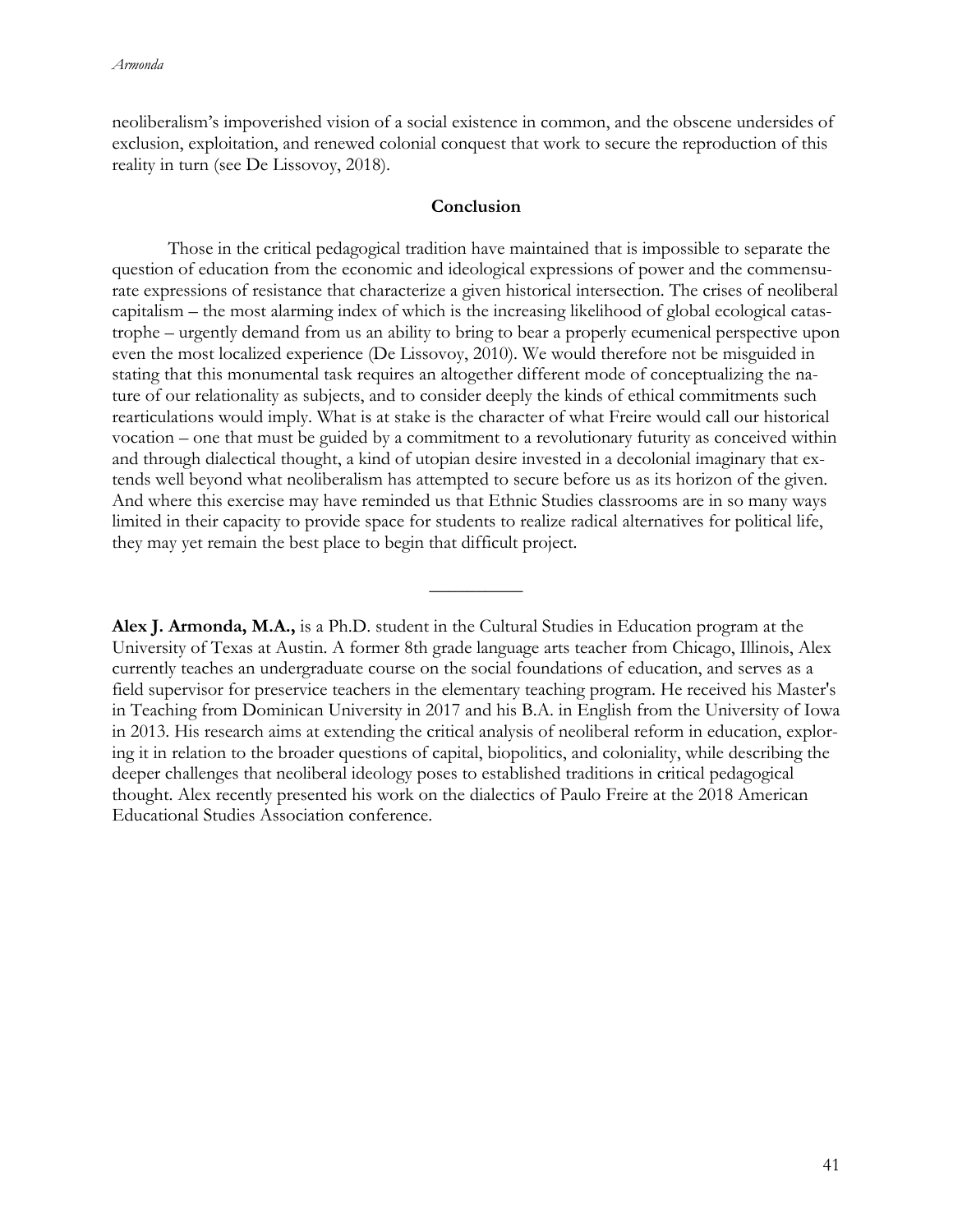#### References

- Akom, A.A., Ginwright, S., & Cammarota, J. (2008). Youthtopias: Towards a new paradigm of criti cal youth studies. *Youth Media Reporter: The Profession Journal of the Youth Media Field, 2*(4), 1-30.
- Anzaldúa, G. (2012). *Borderlands/La Frontera*. San Francisco, CA: Aunt Lute Books.
- Apple, M. (2004). *Ideology and curriculum*. New York, NY: Routledge.
- Arizona Revised Statutes, 15 U.S.C. § 122 (2012). Retrieved from https://www.azleg.gov/legtext/49leg/2r/bills/hb2281s.pdf
- Au, W. (2017). High-stakes testing and curriculum control: A qualitative metasynthesis. In D. J. Flinders & S. J. Thornton (Eds.), *The Curriculum Studies Reader* (pp. 295-312).
- Bell, D. (1980). Brown v. Board of Education and the interest-convergence dilemma. *Harvard Law Review, 93*(3), 518-533.
- Besley, T. & Peters, M. (2007). *Subjectivity & truth: Foucault, education, and the culture of self*. New York, NY: Peter Lang AG.
- Bonilla-Silva, E. (2015). The structure of racism in color-blind, "post-racial" America. American *Behavioral Scientist, 59*(11), 1358-1376.
- Brown, K.D. (2013). Trouble on my mind: Toward a critical humanizing sociocultural knowledge for teachers and teaching. *Race Ethnicity and Education, 17*(3), 326-345.
- Brown, W. (2003). Neo-liberalism and the end of liberal democracy. *Theory & Event, 7*(1).
- Buras, K. L. (2011). Race, charter schools, and conscious capitalism: On the spatial politics of whiteness as property (and the unconscionable assault on Black New Orleans). *Harvard Educational Review, 81*(2), 296-330.
- Cabrera, N., Milem, J., Jaquette, O., & Marx, R. (2014). Missing the (student achievement) forest for all the (political) trees: Empiricism and the Mexican American Studies controversy in Tucson. *American Educational Research Journal, 51*(6), 1084-1118.
- Cacho, L. (2010). But some of us are wise: Academic illegitimacy and the affective value of Ethnic Studies. *The Black Scholar, 40*(4), 28-36.
- Cammarota, J. (2016). The praxis of Ethnic Studies: transforming second sight into critical consciousness. *Race Ethnicity and Education, 19*(2), 233-251.
- Cammarota, J., & Romero, A. (2009). A social justice epistemology and pedagogy for Latino/a students: Transforming public education with participatory action research. *New Directions for Student Leadership*, 123, 53-65.
- Césaire, A. (1972, 2000). *Discourse on colonialism*. New York, NY: Monthly Review Press.
- Chapman, R., & Olguin, M. (2016). Teaching democracy without borders. *Kappa Delta Pi Record, 52*(4), 156-158.
- Clark, D. & Reed, T. (2010). A future we wish to see: Racialized communities studies after white racial anxiety and resentment. *The Black Scholar, 40*(4), 37-49.
- Darder, A. (2016). *Culture and power in the classroom: Educational foundations for the schooling of Bicultural students*. New York, NY: Routledge.
- De Lissovoy, N. (2010). A global standpoint: Reification, globalization, and contemporary praxis. In Leonardo, Z. (Ed.), *Handbook of Cultural Politics and Education* (pp. 141-160). Boston, MA: Sense Publishers.
- De Lissovoy, N. (2017). Pedagogy of the anxious: Rethinking critical pedagogy in the context of neoliberal autonomy and responsibilization. *Journal of Educational Policy, 33*(2), 187-205.
- De Lissovoy, N. (2018). Value and violation: Toward a decolonial analytic of capital. *Radical Philosophy Review, 21*(2), 149-270.
- De los Rios, C. (2013). A curriculum of the borderlands: High schools Chicana/o-Latina/o Studies as sitios y lengua. *Urban Review, 45*(1), 58-73.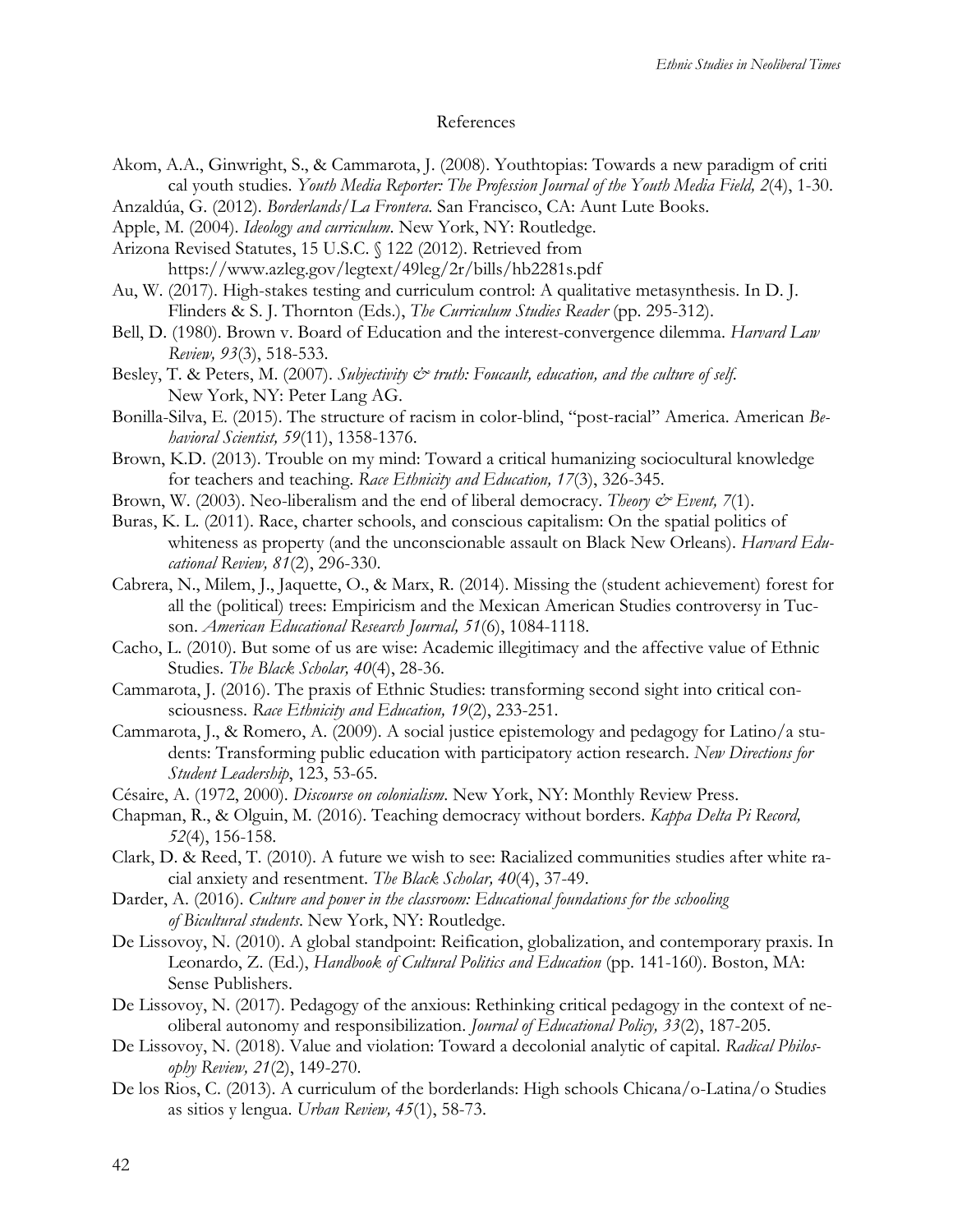- De los Rios, C., Lopez, J., & Morrell, E. (2015). Toward a critical pedagogy of race: Ethnic Studies and literacies of power in high school classrooms. *Race and Social Problems, 7*(1), 84-96.
- Dotts, B. (2015). Education as instrument or as empowerment? Untangling white privilege in the politics of Ethnic Studies: The case of Tucson Unified Schools District. *Multicultural Education, 22*(3-4), 35-38.
- Du Bois, W.E.B., (1903). *The souls of black folk*. Chicago, IL: A.C. McClurg & Co.
- Ellsworth, E. (1989). Why doesn't this feel empowering? Working through the repressive myths of critical pedagogy. *Harvard Educational Review, 59*(3), 297-324.
- Fanon, F. (2005). *The wretched of the earth*. New York, NY: Grove Press.
- Foucault, M. (2008). The birth of biopolitics: Lectures at the Collège de France, 1978-1979. (G. Burchell, Trans.). New York, NY: Picador.
- Foucault, M. (2010). *The archaeology of knowledge*. (A.M. Sheridan Smith, Trans.). New York, NY: Vintage Books.
- Freire, P. (1970, 1993). *Pedagogy of the oppressed*. (M. Bergman Ramos, Trans.). New York, NY: Bloomsbury Academic.
- Fujino, D., Gomez, J., Lezra, E., Lipsitz, G., Mitchell, J., & Fonseca, J. (2018). A transformative pedagogy for a decolonial world. *Review of Education, Pedagogy, and Cultural Studies, 40*(2), 39-95.
- Funkland, A., Peterson, W., & Trent, J. (1973). Evaluation of an Ethnic Studies course taught at Mineral County High School. *Education, 94*(2), 162-167.
- Gillborn, D. (2014). Racism as policy: A critical race analysis of education reforms in the United States and England. *The Educational Forum, 78*(1), 26-41.
- Halagao, P. (2010). Liberating Filipino Americans through decolonizing curriculum. *Race Ethnicity and Education, 13*(4), 495-512.
- Hardt, M. & Negri, A. (2000). *Empire*. Cambridge, MA: Harvard University Press.
- Hardt, M. & Negri, A. (2004). *Multitude: War and democracy in the age of empire*. New York, NY: Penguin.
- Harvey, D. (2005). *A brief history of neoliberalism*. Oxford: Oxford University Press.
- Jameson, F. (2009). *Valences of the dialectic*. New York, NY: Verso.
- Jocson, K. (2008). Kuwento as multicultural pedagogy in high school Ethnic Studies. *Pedagogies: An International Journal, 3*, 241-253.
- Kunnie, J. (2010). Apartheid in Arizona? HB 2281 and Arizona's denial of human rights of people of color. *The Black Scholar, 40*(4), 16-26.
- Kymlicka, W. (2013). Neoliberal Multiculturalism? In P. Hall & M. Lamont (Eds.), *Social Resilience in the Neoliberal Era* (pp. 99-126). Cambridge, MA: Cambridge University Press.
- Lather, P. (1998). Critical pedagogy and its complicities: A praxis of stuck places. *Educational Theory, 48*(4), 487-497.
- Leonardo, Z. (2009). *Race, whiteness, and education*. New York, NY: Routledge.
- Lipman, P. (2015). Capitalizing on crisis: Venture philanthropy's colonial project to remake urban education. *Critical Studies in Education, 56*(2), pp. 241-258.
- Lopez, E. & Romero, J. (2017). Integrating civic engagement and Ethnic Studies in campus out reach: The case of Aquetza. *Journal of College and Character, 18*(4), 296-305.
- Lukács, G. (1967). *History and Class Consciousness*. London: Merlin Press. Retrieved October 3rd, 2017 from Marxists.org:

https://www.marxists.org/archive/Lukács/works/history/hcc05.htm

- Magill, K. (2017). Understanding the relationship between critical pedagogy and social studies: dia lectics, agency, and solidarity (Unpublished doctoral dissertation). The University of Texas, Austin, Texas.
- Marrun, N. (2018). The power of Ethnic Studies: portraits of first-generation Latina/o students